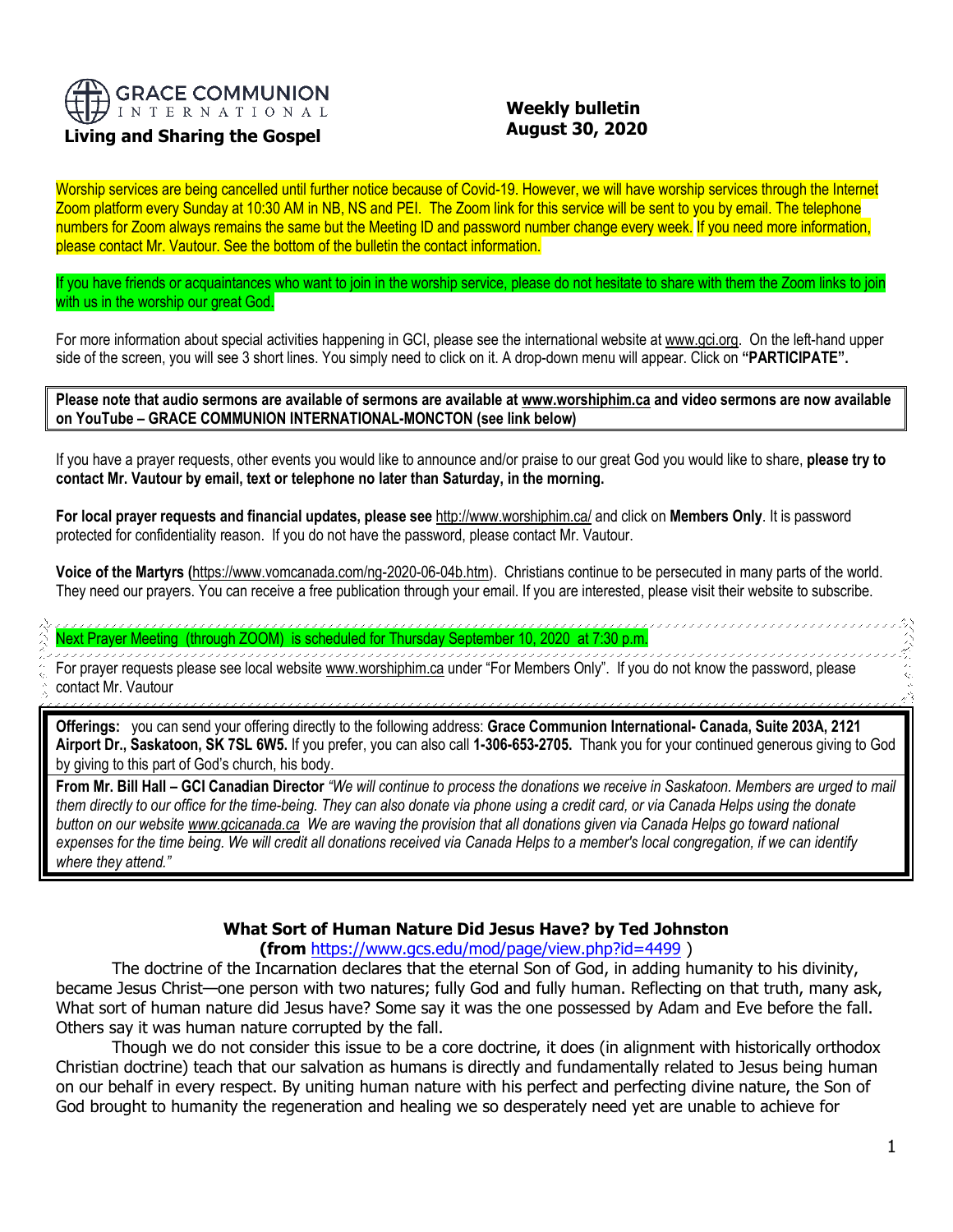ourselves. This means that Jesus not only took upon himself our sinful external condition but also our human nature, corrupted by the fall. This understanding clarifies the doctrine of the Incarnation and points to the profound depths of Christ's atoning work on our behalf.

A notable theologian of the early church in the East who taught that the Son of God assumed corrupt human nature was Gregory Nazianzen (AD 329-390), one of the Cappadocian Fathers. In his First Letter to Cledonius, Gregory wrote this:

If anyone has put his trust in Christ as a Man without a human mind, he himself is really bereft of mind, and quite unworthy of salvation. For that which he has not assumed he has not healed; but that which is united to his Godhead is also saved. If only half of Adam fell, then that which Christ assumes and saves may be half also; but if the whole of his nature fell, it must be united to the whole nature of him who was begotten, and so be saved as a whole. (quoted by Thomas F. Torrance in The Christian Frame of Mind, p. 9, emphasis added)

Gregory's assertion that the unassumed is the unredeemed had been put forward earlier by Irenaeus (died ca. AD 202). From early on (particularly in the East) the church taught that in the Incarnation

...the holy Son of God assumed from the Virgin Mary our fallen human nature, with all its weaknesses, sin and guilt, yet in such a way that instead of sinning himself he brought the judgment of God to bear upon us in the depths of our human nature, redeeming, healing and sanctifying at the same time what he took from us, through his atoning birth, life, death and resurrection. (The Christian Frame of Mind, p. 9)

Thomas F. Torrance is one of several Trinitarian theologians in recent times who, following Irenaeus, Gregory, Athanasius and other theologians of the ancient eastern church, teach that the Son of God assumed corrupt human nature—what the apostle Paul calls our flesh:

#### **For God has done what the law, weakened by the flesh, could not do: by sending his own Son in the likeness of sinful flesh, and to deal with sin, he condemned sin in the flesh, so that the just requirement of the law might be fulfilled in us, who walk not according to the flesh but according to the Spirit. (Rom. 8:3-4, NRSV)**

Torrance asserted that there is no reason (biblically and theologically) to hold back from affirming that Jesus, during his earthly life, bore what he called "defiled" or "depraved" human nature—the nature that so desperately needs Christ's atoning and redeeming work in order for it to be healed and converted back to God. Torrance explains:

Through his incarnation, the Son of God has made himself one with us as we are, and indeed made himself what we are, thereby not only making our nature his own but taking on himself our lost condition subject to condemnation and death, all in order that he might substitute himself in our place, discharge our debt, and offer himself in atoning sacrifice to God on our behalf. Since sin and its judgment have affected the actual nature of death as we experience it, Christ has made our death and fate his own, thereby taking on himself the penalty due to all in death, destroying the power of sin and its stronghold in death, and thus redeeming or rescuing us from its dominion. (The Trinitarian Faith, p. 157)

Additional explanation from Torrance concerning this teaching is found in the book Incarnation: The Person and Life of Christ. Here is a representative quotation:

Are we to think of this flesh which he became as our flesh? Are we to think of it as describing some neutral human nature and existence, or as describing our actual human nature and existence in the bondage and estrangement of humanity fallen from God and under the divine judgment? It was certainly into a state of enmity (*hostility, animosity, synonyms added by Mr. Vautour)* that the Word penetrated in becoming flesh, into darkness and blindness, that is, into the situation where light and darkness are in conflict and where his own receive him not.

There can be no doubt that the New Testament speaks of the flesh of Jesus as the concrete form of our human nature marked by Adam's fall, the human nature which seen from the cross is at enmity with God and needs to be reconciled to God. In becoming flesh the Word penetrated into hostile territory, into our human alienation and estrangement with God....

Now when we listen to the witness of Holy Scripture… we know we are faced with something we can never fully understand, but it is something that we must seek to understand as far as we can. One thing should be abundantly clear, that if Jesus Christ did not assume our fallen flesh, our fallen humanity, then our fallen humanity is untouched by his work—for "the unassumed is the unredeemed," as Gregory Nazianzen put it. Patristic theology, especially as we see it expounded in the great Athanasius, makes a great deal of the fact that **he who knew no sin became sin for us [quoting 2 Cor. 5:21**], exchanging his riches for our poverty [**quoting 2 Cor. 8:9**], his perfection for our imperfection, his incorruption for our corruption, his eternal life for our mortality [**alluding to 1 Cor. 15:53**]. Thus Christ took from Mary a corruptible and mortal body in order that he might take our sin, judge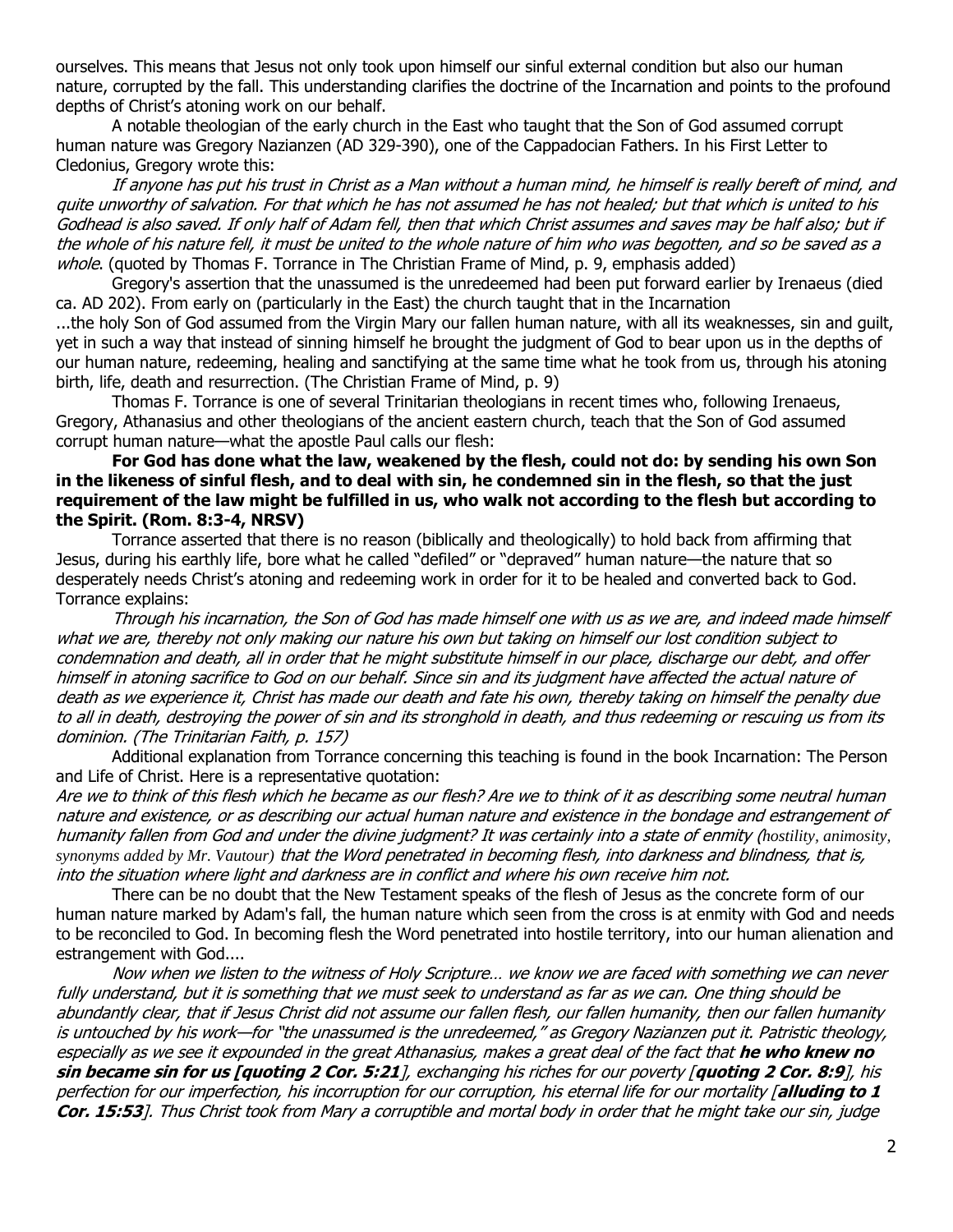and condemn it in the flesh, and so assume our human nature as we have it in the fallen world that he might heal, sanctify and redeem it. In that teaching the Greek fathers were closely following the New Testament. If the Word of God did not actually come where we are, and join himself to us and range himself with us where we are in sin and under judgement, how could it be said that Christ really took our place, took our cause upon himself in order to redeem us? What could we then have to do with him? We stand before God as flesh of sin under God's judgement, and it is into this concrete form of our sin-laden, corruptible and mortal humanity in which we are damned and lost that Christ came, without ceasing to be the holy Son of God. He entered into complete solidarity with us in our sinful existence in order to save us, without becoming himself a sinner. (Incarnation, pp. 61, 62)

Not all theologians (ancient and contemporary) agree with this understanding that the Son of God assumed corrupt human nature. In fact, most theologians after the 5th century in the West took a different view. Torrance explains why:

Western divergence from the eastern Church can be traced back to [Roman Catholic Pope] Leo [ca. AD 440] rejecting the eastern teaching that in the Incarnation the Son of God took our depraved human nature upon himself… [Leo] held instead that it was not our fallen Adamic nature but some neutral human nature in Christ that became the instrument for his saving work for mankind. The theological consequences of that position were immense, as we can see in the typical approach of Latin theology to the idea of original sin as in the teaching of St. Augustine, in its formulation of a doctrine of atonement, largely in terms of external juridical relations, and… in the Roman [Catholic] dogmas of "the immaculate conception" and the "assumption of Mary…." Failure to recognize that the human mind, far from being neutral, is actually estranged and twisted, and thus in need of internal healing, opened the door to a pre-Christian Greek rationalism that has affected not only western theology but all western culture. (The Christian Frame of Mind, pp. 9, 10)

Most contemporary objections to the teaching of the eastern church on this topic arise out of presuming that the assumption of our human fallen condition would necessarily cause Jesus to sin, thus making him a sinner like we are. But that logic is based on an unwarranted inference—one that is not necessarily true. We understand from Holy Scripture that Jesus, in the midst of his incarnate life, never ceased having a divine nature. Jesus' human nature never existed apart from his divine nature—at all times he remained one with the Father and the Holy Spirit. That relationship makes all the difference as to why Jesus, the eternal Son of God, never sinned as we do. The author of Hebrews repudiates any false inferences to the contrary by asserting that Jesus was indeed **"like us in every respect," being "tempted… as we are," yet "without sin" (Heb. 2:17; 4:15)**. Though the Son of God assumed our fallen human nature, rather than being tarnished by it, it was sanctified by his touch. Torrance put it this way:

[Christ's assumption] of our flesh of sin was a sinless action, which means that Jesus does not do in the flesh of sin what we do, namely, sin, but it also means that by remaining holy and sinless in our flesh, he condemned sin in the flesh he assumed and judged it by his very sinlessness. (Incarnation, p. 63)

This understanding is consistent with the biblical teaching that Jesus' life was one of sanctifying himself (**John 17:19, ESV**). There would have been no need or even possibility of this being the case if Jesus had an unfallen (uncorrupt) human nature. We also note in Scripture that Jesus learned obedience, even though he was the perfect Son of God (**Heb. 5:8**). The human nature our Lord assumed was regenerated (remade or reborn) in Jesus by means of all that he went through during his life on earth, culminating in his crucifixion and ascension. Then, what Jesus achieved in his divine-human person is shared, by the indwelling Holy Spirit, with all who put their trust in Jesus as their Lord and Savior (**Titus 3:5-6**). This is why the apostle Paul writes in **1 Corinthians 1:30 (NASB)** that Jesus, who is our life, is our "**sanctification**."

The good news is that the eternal Son of God, the Word, in becoming human via the Incarnation, assumed the human nature that is just like ours. In possessing that nature and resisting its downward pull at all points throughout his life, Jesus restored, renewed and so perfected that nature. Never succumbing to corrupt human nature, he never once sinned. Thus, there is no aspect of human existence, no depth of our fallen nature, that the redeeming work of Jesus has not touched and thus healed. Torrance comments:

From his birth to his death and resurrection on our behalf [Jesus] sanctified what he assumed through his own self-consecration as incarnate Son to the Father, and in sanctifying it brought the divine judgment to bear directly upon our human nature both in the holy life he lived and in the holy death he died in atoning and reconciling sacrifice before God. That was a vicarious (acting or done for another added by Mr. Vautour) activity which was brought to its triumphant fulfilment and which received the verdict of the Father's complete approval in the resurrection of Jesus as God's beloved Son from the dead and in the rebirth of humanity in him. (The Mediation of Christ, p. 50-51)